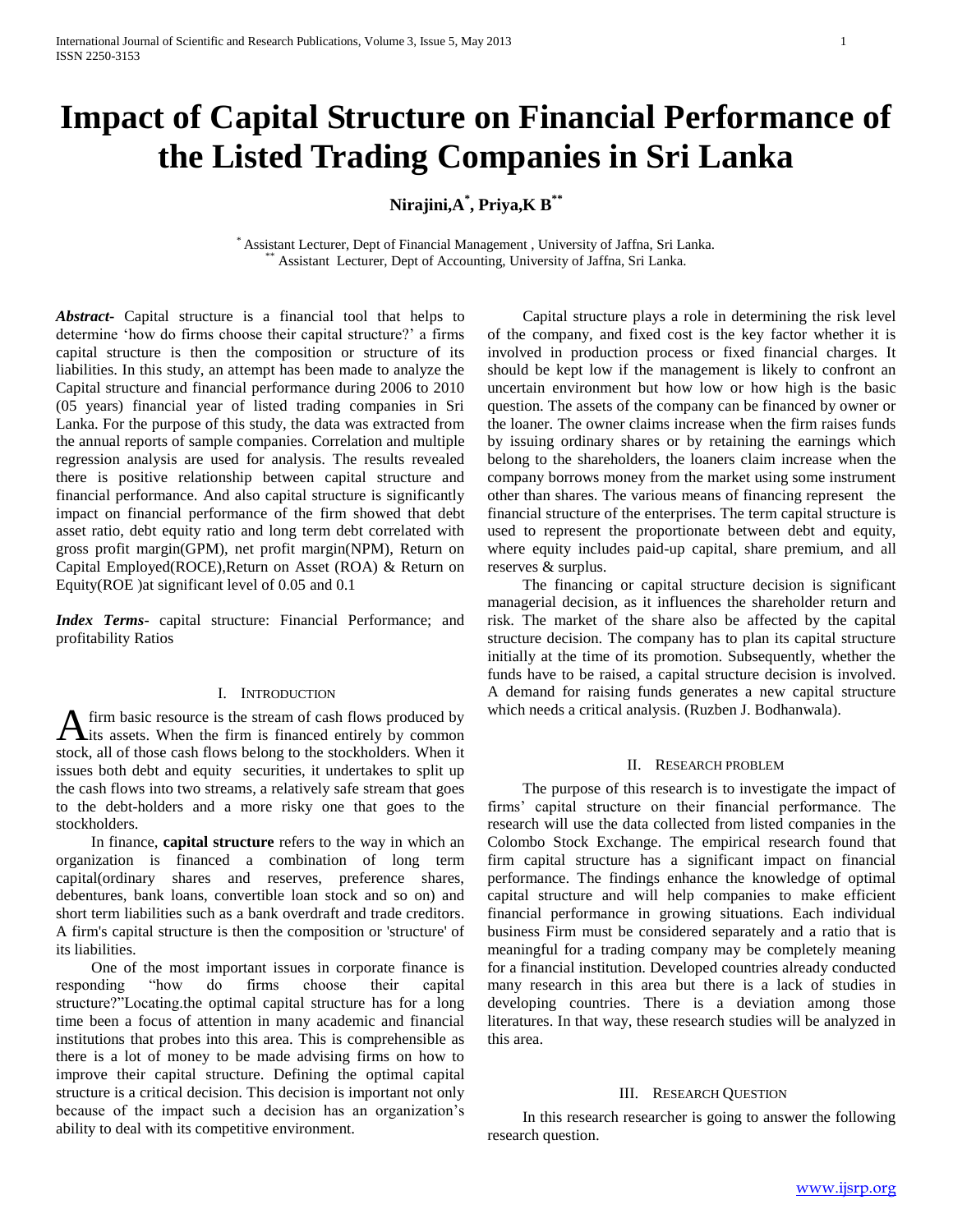1 Whether capital structure affect on the company's financial performance?

2 What are the nature of relation ship between debt and equity?

3 To what extent capital structure affect on the company's financial performance?

4 What is the company's capital structure?

# IV. OBJECTIVES OF THE STUDY

 Main Objective that to investigate how the capital structure affects the company's financial performance.

# **Sub Objective**

- 1. To identify the company's capital structure.
- 2. To identify the nature of relationship between debt and equity.
- 3. To identify the factors determine the optimal capital structure.

## V. SIGNIFICANCE OF THE STUDY

 This research will examine how capital structure affects on the selected company's financial performance. There are various methods of long term financing such as share issues, debentures and long term loans from banks and other financial institutions. Most of the researcher's findings didn't examine the financial performance that they only examine optimal capital structure. Which is difficult to decision? Therefore this research not only for the financial manager of an organization but also to further researcher who can get the idea for further research. Effective capital structure of listed trading companies lead to better performance of the firm. The firm must have the effective capital structure to achieve their financial performance. Because the modern industrial firm must conduct its business in a highly complex and competitive environment.

### **Scope of the study**

 The scope of this study is to identify and analyze the impact of capital structure on the selected company's financial performance. This research will be conducted in the listed company in Sri Lanka. There are 237 listed companies in Sri Lanka. The research will be conducted among sample of **11 trading listed companies**. And **seven** years data are collected to analyze the financial performance of the companies.

#### **Meaning of Capital Structure**

 Capital Structure of a firm is the mix of different securities issued by the firm to finance its operations. Mix of financing methods used by a firm is called the firm's capital structure. Loosely Speaking, capital structure refers to the proportions of debt and equity that make up the liability owners equity side of firm's balance sheet often refers to the use of debt in a firm's capital structure as leverage.

 The choice of a firm's capital structure is a marketing problem. It is essentially concerned with how the decides to divide its cash flows into two broad components ,fixed component that is earmarked to meet the obligations toward debt capital and a residual component that belongs to equity shareholders.

# **Capital structure emerging the market**

 Research on the determinants of capital structure in emerging/developing markets has emerged as an extended new line of research for certain reasons. They are,

 **(1)** Capital and stock markets in emerging markets are relatively less efficient and incomplete than their developed counterparts.

 Companies in emerging markets may not be able to rationalize the financing decisions to follow a clear theoretical approach.

 **(2)** Information asymmetry in emerging stock markets is considerably higher than the developed markets.

 **(3)** The literature on the determinants of capital structure has already been developed in developed markets that have different institutional financing arrangements from those in emerging markets.

 According to the three reasons above-mentioned, this paper tests the hypothesis that "in an emerging market, determinants of capital structure include mixed predictors from three theories: tradeoff, pecking order and free cash flow."

## VI. MODERN CAPITAL STRUCTURE CHOICE

 The development of capital structure theory today continues with a relaxation of some of the assumptions that were laid out in the original MM irrelevance theories. Some of those unrealistic assumptions include: the exclusion of taxes and transaction costs, and the assumption that all information pertaining to firm value or performance is available to all market participants at no cost. **MM (1963)1 and Miller (1977)2** published follow-up papers in which they relaxed the assumptions that there were no corporate and personal taxes. They concluded that because tax regulation allows firms to deduct debt interest payments as an expense, firms are encouraged to use debt in their capital structures. In other words, the tax deductibility of interest payments shields the pre-tax income of the firm and this ultimately lowers the weighted average cost of capital.

#### VII. THEORY OF CAPITAL STRUCTURE

# **Modigiliani-Miller Theory**

 The Modigliani-Miller theorem (of **Franco Modigliani, Merton Miller**) forms the basis for modern thinking on **capital structure**. The basic theorem states that, under a certain market price process (the classical **random walk**), in the absence of **taxes, bankruptcy** costs, and **asymmetric information**, and in an **efficient market**, the value of a firm is unaffected by how that firm is financed.<sup>[1]</sup> It does not matter if the firm's capital is raised by issuing **stock** or selling debt. It does not matter what the firm's **dividend** policy is. Therefore, the Modigliani-Miller theorem is also often called the capital structure irrelevance principle.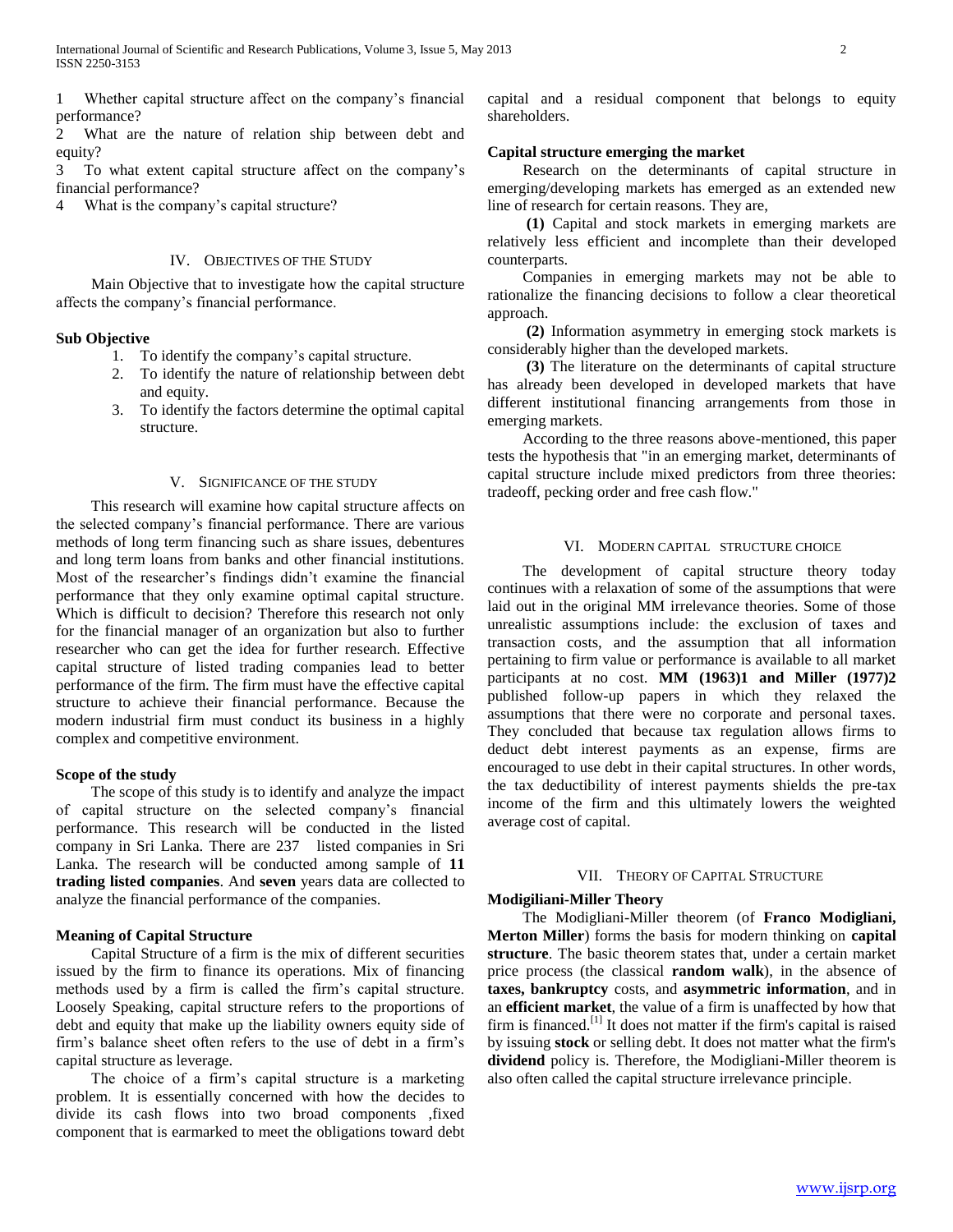#### **Propositions**

 **T**he **theorem** was originally proven under the assumption of no taxes. It is made up of two propositions which can also be extended to a situation with taxes.

 Consider two firms which are identical except for their financial structures. The first (Firm U) is unlevered that is, it is financed by equity only. The other (Firm L) is levered: it is financed partly by equity, and partly by debt. The Modigliani-Miller theorem states that the value of the two firms is the same.

### **Trade off Theory**

 The trade off theory of capital structure discusses the various corporate finance choices that a corporation experiences.

 The theory is an important one while studying the financial economics concepts. The theory describes that the companies or firms are generally financed by both equities and debts. The theory primarily deals with the two concepts. Cost of finance distress and agency cost.

 The purpose of the trade –off theory of capital structure is to explain the strategy of the firms to finance their investments sometimes by debt. The theory also studies the corresponding advantages and disadvantages of the financing either by equity or bound. The trade-off theory actually allows the cost of bankruptcy to exist.

 According to the Miller, the attractiveness of debt decreases with the personal tax on the interest income. A firm experiences financial distress when the firm is unable to cope with the debt holders' obligations. If the firm continues to fail in making payments to the debt holders, the firm can even be insolvent.

 The direct cost of financial distress refers to the cost of insolvency of a company. Once the proceeding of insolvency starts, the assets of the firm may be needed to be sold at distress price, which is generally much lower than the current value of the assets. A huge amount of administrative and legal costs are also associated with the insolvency. even if the company is not insolvent, the financial distress of the company may include a number of indirect cost like-cost of employees, cost of customers, cost of suppliers, cost of investors, cost of managers and cost of share holders.

 The firms may often experience a dispute of interests among the management of the firm, debt holders and share holders. These disputes generally give birth to agency problems.



FIGURE1

**Pecking Order Theory**

 There is an alternative theory which could explain why profitable companies borrow less. It is based on asymmetric information. Managers know more than outside investors about the profitability and prospects of the firm. Thus investors may not be able to access the true value of a new issue of securities by the firm. They may be especially reluctant to buy newly issued common stock, because they worry that the new shares will turn out to be overpriced.

 Such worries can explain why the announcement of a stock issue can drive down the stock price. If managers know more than outside investors. The manager will be tempted to time stock issues when their companies stock is overpriced. In other words, when the managers are relatively pessimistic. On the other hand, optimistic managers will see their company's shares as under priced and decide not to issue as a 'pessimistic manager' signal and mark down the stock price accordingly. You can also see why optimistic financial managers-and most managers are optimistic-would view a common stock issue as a relatively expensive source of financing.

 These entire problems are avoided if the company can finance with internal funds, that is, with earning retained and reinvested. But if external financing is required, the path of least resistance is debt, not equity. Issuing debt seems to have a trifling effort on stock prices. There is less scope for debt to be disvalued and therefore debt issue is a less is a less worrisome signal to investors.

#### **Agency Costs Theory**

 There are three types of **agency** costs which can help explain the relevance of capital structure.

 Asset substitution effect: As D/E increases, management has an increased incentive to undertake risky (even negative **NPV**) projects. This is because if the project is successful, share holders get all the upside, whereas if it is unsuccessful, debt holders get all the downside. If the projects are undertaken, there is a chance of firm value decreasing and a wealth transfer from debt holders to share holders.

 Underinvestment problem: If debt is risky (e.g. in a growth company), the gain from the project will accrue to debt holders rather than shareholders. Thus, management have an incentive to reject positive NPV projects, even though they have the potential to increase firm value.

 Free cash flow: unless **free cash flow** is given back to investors, management has an incentive to destroy firm value through empire building and perks etc. Increasing leverage imposes financial discipline.

#### VIII. REVIEW OF EMPIRICAL EVIDENCE

 **Stepen Jason kasozi (2009),** his study examines the divide between finance theory and practice by analyzing the significance of the determinants of capital structure choice among 123 listed firms on the JSE, to determine whether these firms follow the trade-off theory or the pecking-order theory. Data obtained from McGregor's Bureau of Financial Analysis database was analyzed using standard multiple regressions, stepwise regressions and ANOVA techniques to test for financing behavior. The results revealed a significant positive correlation between debt financing and financial distress, and a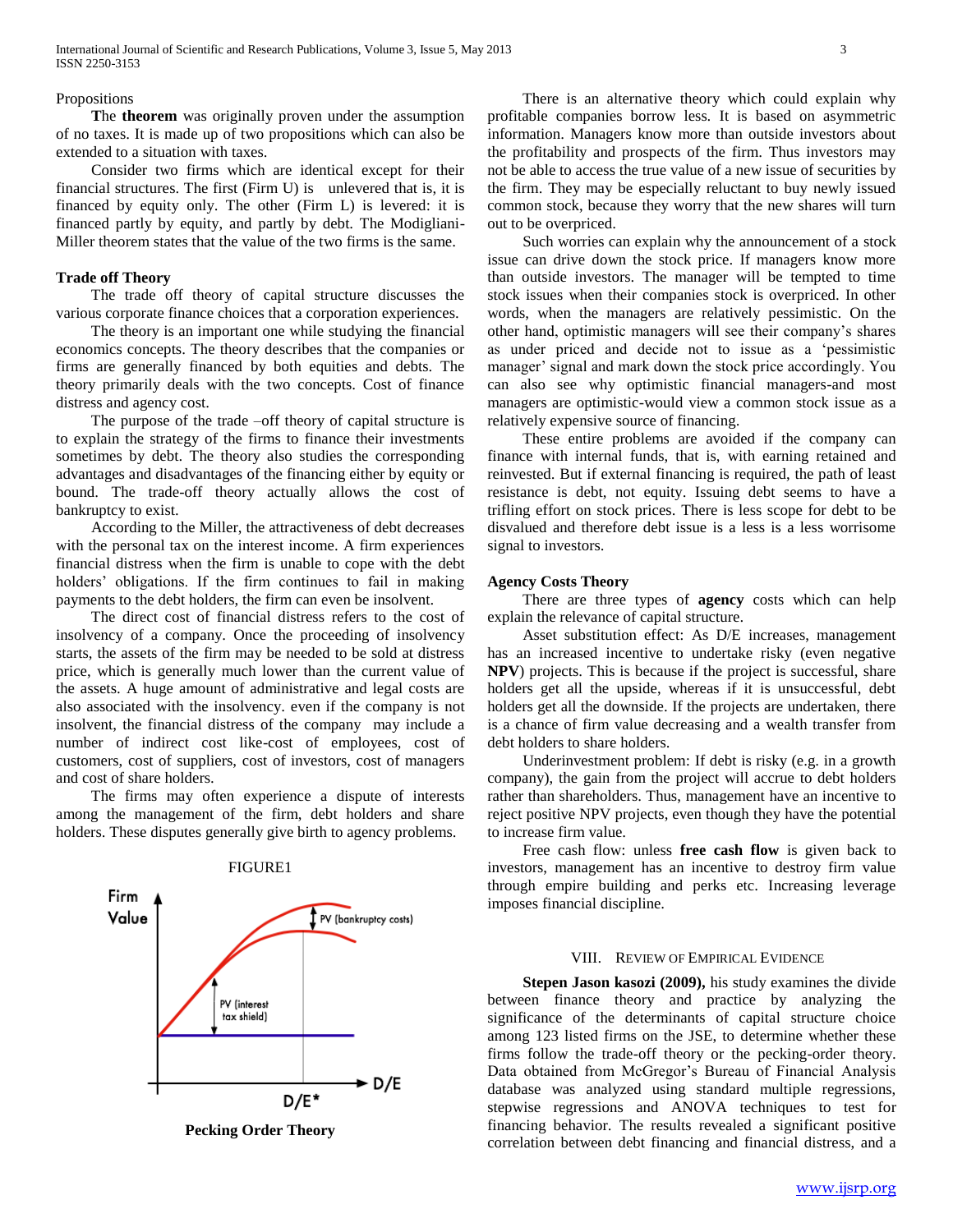significant negative correlation between debt financing and the collateral value of assets during the period under study (1995- 2005).

 **Joseph P.H. Fan, Sheridan Titman, and Garry Twite (2008),** examined An International Comparison of Capital Structure and Debt Maturity Choices' this study examines the influence of institutions on the capital structure and debt maturity choices in a cross-section of firms in 39 developed and developing countries. They found that firms that choose to crosslist tend to use more equity and longer-term debt. They also found that taxes and the characteristics of the financial institutions that supply capital have an influence on how firms are financed. Finally, they found that the cross-sectional determinants of leverage differ across countries. In particular, the relationship between profitability and leverage tends to be stronger in countries with weaker shareholder protection.

 **Marc L. Lipson and Sandra Mortal (2008)** Liquidity and Capital Structure. In this paper we study the link between liquidity and capital structure decisions. Since enhanced liquidity reduces the required return on equity and the cost of issuing equity, we expect more liquid firms to prefer equity in their capital structures. Thus, in the cross section we expect more liquid firms to have less leverage and that when firms increase capital we expect them to prefer to increase it with equity. Stock market liquidity is a major concern to all those involved in one way or another in equity trading, and for that reason there are many studies devoted to investigating factors affecting liquidity, and how liquidity relates to asset values and expected returns. This paper highlights one important role liquidity plays on one corporate decision – it has a significant impact on capital structure.

 **Myers (1984) refers to this as a 'pecking order theory'** which states that firms prefer to finance new investment, first internally with retained earnings, then with debt, and finally with an issue of new equity.

 **Hall et al. (2004)** agreed that age is positively related to long-term debt but negatively related to short-term debt. **Booth et al, (2001)** in ten developing countries, and Huang and Song (2002) in China, find that tangibility is negatively related to leverage. It is argued, however, that this relation depends on the type of debt.

 **Titman and Wessels, 1988; Rajan and Zingales (1995),**  Firms with high levels of tangible assets will be in a position to provide collateral for debts. If the company then defaults on the debt, the assets will be seized but the company may be in a position to avoid bankruptcy. It is expected, therefore, that companies with high levels of tangible assets are less likely to default and will take on relatively more debt resulting in a positive relationship between tangibility and financial leverage.

 **Ross (1977)** says that mangers have better knowledge of the income distribution of a firm. When they issue debt, it may generate positive signals to the outside world about the firm's income distribution suggesting that the firm has stable income and is able to pay the periodic installments and interest payments. In this regard, higher debt may show higher confidence of managers in the firm's smooth income Distribution and adequacy of the income. Thus firms in their efforts to increase investors' confidence and thus increase the value of equity will use higher debt in the capital structure.

# IX. METHODOLOGY

#### **Sampling Methods**

 In this research researcher has been selected trading sector from the listed companies in Colombo stock exchange. This trading sector contains 11 companies. Data collect from the hand book of listed companies published by Colombo stock exchange & the individual company's annual reports.

# **The company's names are given below:**

- Brown & company limited [BRWN]
- C.w.mackie plc[CWM]
- Ceylon & foreign traders limited[CFT]
- **Eastern merchants limited[EMER]**
- Environmental resources investment plc[GREG]
- Hay leys exports plc[HEXP]
- Office equipment limited [OFEQ]
- Radiant gems international limited[RGEM]
- Richard pieris exports plc[REXP]
- Singer(srilanka)limited[SINS]
- Tess agro limited[TESs]





## **Hypotheses**

The following hypotheses are formulated.

 **H1:-**There is a negative relationship between debt equity ratio and financial performance variables (GPM, NPM, ROCE, ROE, and ROA).

 **H2**:- There is a positive relationship between debt asset ratio and financial performance variables (GPM, NPM, ROCE, ROE, and ROA).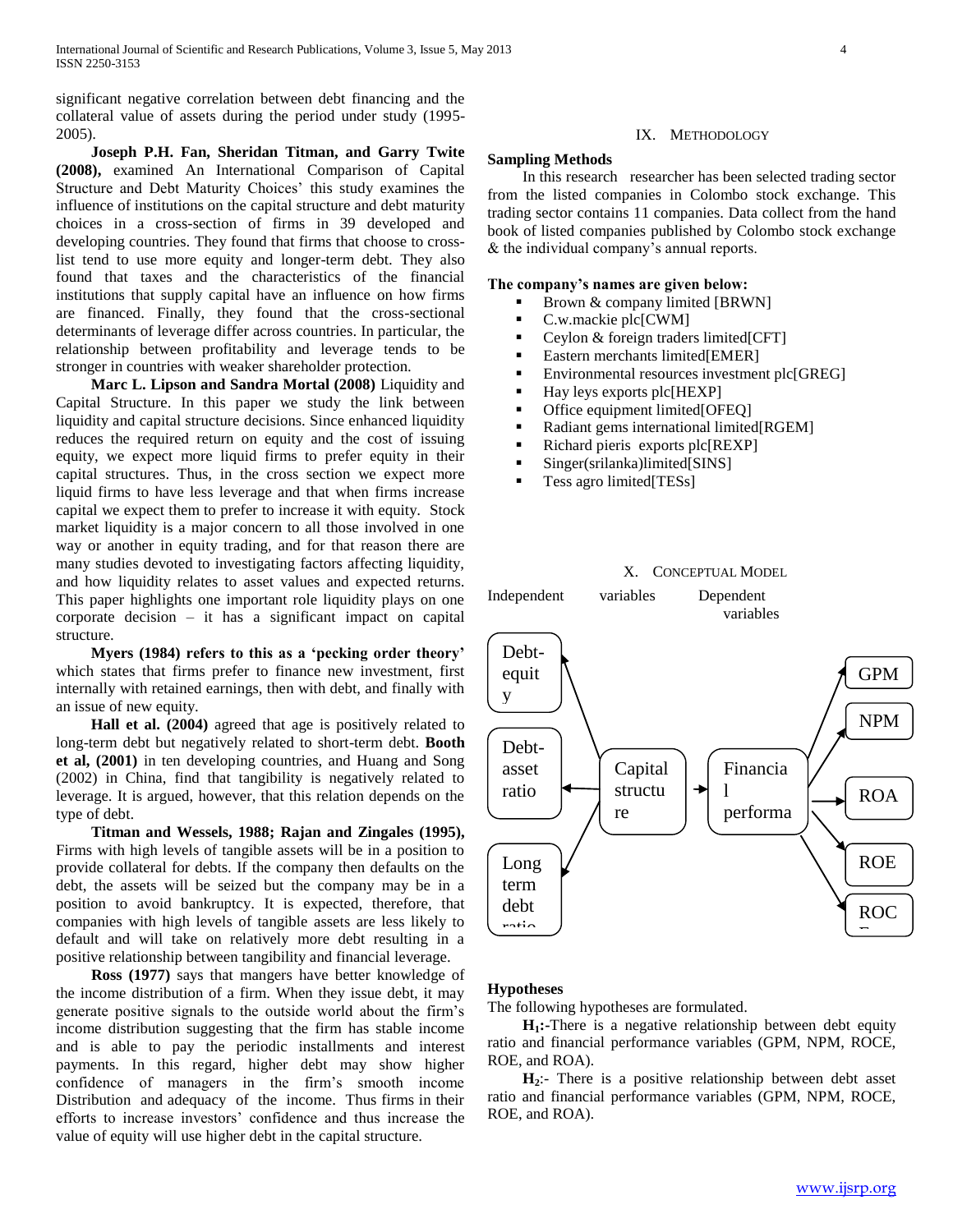International Journal of Scientific and Research Publications, Volume 3, Issue 5, May 2013 5 ISSN 2250-3153

 **H3**:- There is a positive relationship between long term debt ratio and financial performance variables (GPM, NPM, ROCE, ROE, and ROA).

 **H4**: capital structure is significantly impact on the financial performance of the trading companies in Sri Lanka. **Descriptive statistics**

 The following table shows the maximum, minimum, mean & standard deviation and also consist of number of samples and variance of each capital structure and financial performance variables.

|                                   | $\mathbf N$ | <b>Maximum</b> | <b>Minimum</b> | <b>Mean</b> | <b>Std.deviation</b> |
|-----------------------------------|-------------|----------------|----------------|-------------|----------------------|
|                                   |             |                |                |             |                      |
|                                   |             |                |                |             |                      |
| <b>GPM</b>                        |             |                |                |             |                      |
|                                   |             |                |                |             |                      |
|                                   | 77          | 23.01468       | $-5.287149$    | 14.27181    | 3.7778049            |
| <b>NPM</b>                        |             |                |                |             |                      |
|                                   |             |                |                |             |                      |
|                                   | 77          | 8.3977968      | $-3.161258$    | 14.27181    | 3.7778049            |
| <b>ROCE</b>                       |             |                |                |             |                      |
|                                   |             |                |                |             |                      |
|                                   | 77          | 11.8948        | $-1.228073$    | 0.904906    | 0.9512654            |
| <b>ROA</b>                        |             |                |                |             |                      |
|                                   |             |                |                |             |                      |
|                                   | 77          | 24.128509      | 1.994274       | 10.32905    | 3.2138839            |
| <b>ROE</b>                        |             |                |                |             |                      |
|                                   |             |                |                |             |                      |
|                                   | 77          | 1.7017813      | 0.153347       | 0.904906    | 0.9512654            |
| <b>DEBTEQUITY</b>                 |             |                |                |             |                      |
| <b>RATIO</b>                      |             |                |                |             |                      |
|                                   |             |                |                |             |                      |
|                                   | 77          | 367.94721      | 98.06439       | 202.9009    | 14.2443287           |
| <b>DEBT ASSET</b><br><b>RATIO</b> |             |                |                |             |                      |
| <b>LONGTERM</b>                   | 77          | 104.35144      | 57.5498        | 67.96053    | 8.2438176            |
| <b>DEBT RATIO</b>                 |             |                |                |             |                      |
|                                   |             |                |                |             |                      |
|                                   |             |                |                |             |                      |
|                                   | 77          | 27.683021      | 15.21041       | 19.15669    | 4.376835             |

#### **Hypothesis testing**

 Here the correlation analysis and regression analysis are used to test the hypothesis. The hypothesis testing has formulated by the researcher for this study based on the hypothesis referred in chapter 3.They are,

 **H1:-** There is a negative relationship between debt equity ratio and financial performance variables (GPM, NPM, ROCE, ROE, and ROA).

 **H2:**- There is a positive relationship between debt asset ratio and financial performance variables (GPM, NPM, ROCE, ROE, and ROA).

 **H3:**- There is a positive relationship between long term debt ratio and financial performance variables (GPM, NPM, ROCE, ROE, and ROA).

 **H4:** capital structure is significantly impact on the financial performance of the trading companies in silence.

#### XI. CORRELATION ANALYSIS

 $H_1$ ,  $H_2$ ,  $H_3$  Correlation between capital structure variables (debt equity ratio, debt asset ratio and long term debt ratio) and financial performance variables (GPM, NPM, ROCE, ROA, ROE) of trading sector.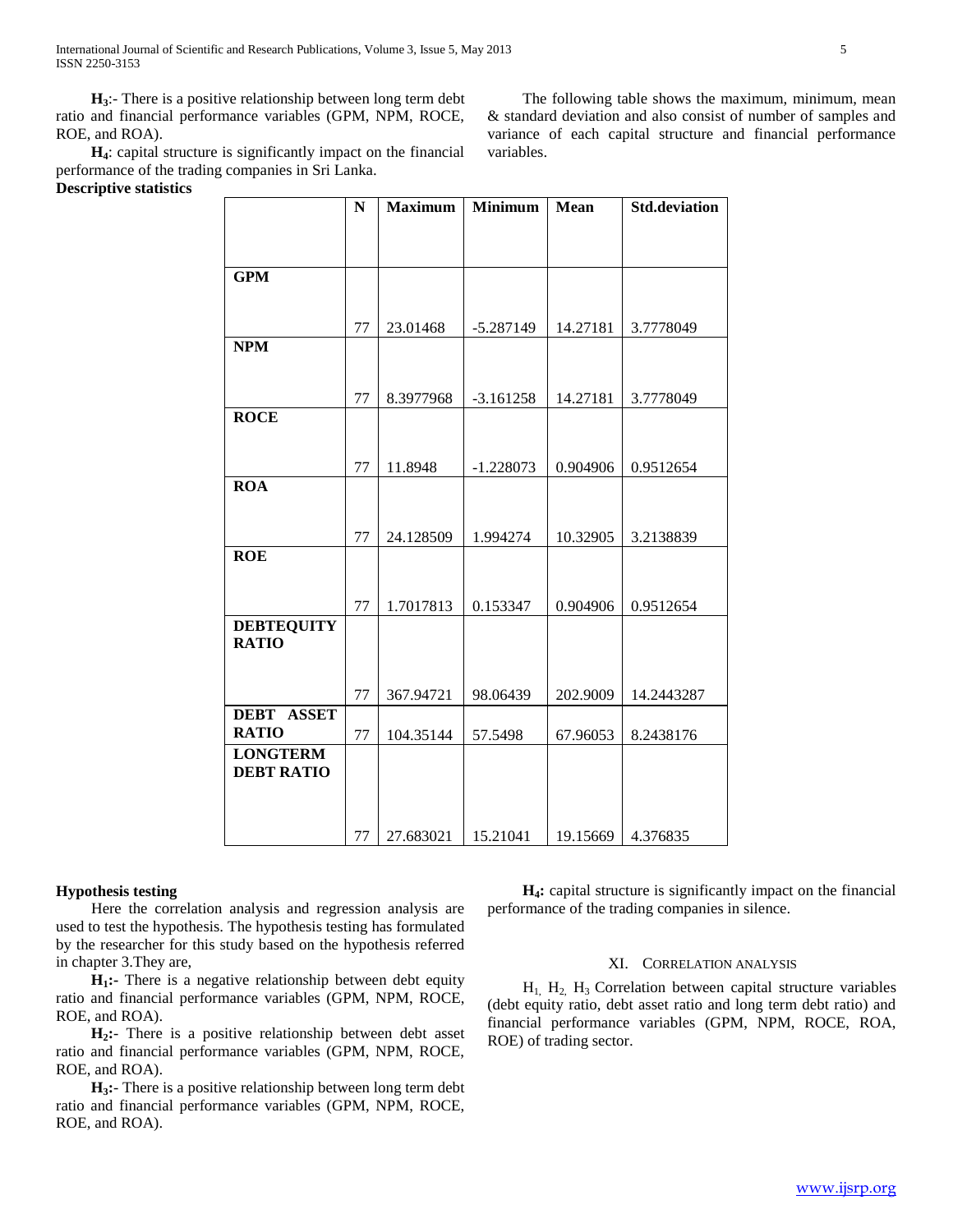| Variabl     | GP           | NP           | RO   | RO           | R <sub>O</sub> | Deb   | Debt-        | LG           |
|-------------|--------------|--------------|------|--------------|----------------|-------|--------------|--------------|
| e           | M            | М            | CE   | A            | Ε              | t.    | asset        | debt         |
|             |              |              |      |              |                | equi  |              | rati         |
|             |              |              |      |              |                | ty    |              | $\mathbf{o}$ |
| <b>GPM</b>  |              | .742         | .409 | .676         | .333           |       | .783*        | .457         |
|             | $\mathbf{1}$ |              |      | **           |                | .346  | $\ast$       |              |
| <b>NPM</b>  |              | $\mathbf{1}$ | .746 | .688         | .749           |       | .468*        | .308         |
|             |              |              |      |              |                | .697  | $\ast$       | $**$         |
| <b>ROCE</b> |              |              | 1    |              |                | .801  | .459         | .285         |
|             |              |              |      | .359         | .779           |       |              |              |
|             |              |              |      |              | $**$           |       |              |              |
| <b>ROA</b>  |              |              |      | $\mathbf{1}$ | .572           |       | .356         | .657         |
|             |              |              |      |              | $**$           | .655  |              | $**$         |
|             |              |              |      |              |                | $***$ |              |              |
| <b>ROE</b>  |              |              |      |              | $\mathbf{1}$   |       | $.493*$      | .736         |
|             |              |              |      |              |                | .371  | *            | **           |
|             |              |              |      |              |                | $**$  |              |              |
| Debt-       |              |              |      |              |                | 1     | .161         | .265         |
| equity      |              |              |      |              |                |       |              |              |
| Debt        |              |              |      |              |                |       | $\mathbf{1}$ | .056         |
| asset       |              |              |      |              |                |       |              |              |
| L-term      |              |              |      |              |                |       | 1            | $\mathbf{1}$ |
| debt        |              |              |      |              |                |       |              |              |

# **Correlations Matrix**

\*correlation is significant at the 0.05 level (1-tailed)

\*\*correlation is significant at the 0.01 level (2-tailed)

 The above correlation table indicates the relation ship between debt equity ratios, debt asset ratio and long term debt ratio are as follows,

- Correlation between debt equity ratio and GPM, NPM, ROCE, ROA, ROE is positive because R values of debt equity ratio& GPM is 0.327, debt equity ratio and NPM is 0.214, debt equity ratio and ROA is0.256, debt equity ratio and ROCE is 0.458, debt equity & ROE is0.186.
- Correlation between debt asset ratio and GPM, NPM, ROCE, ROA, ROE is positive because R values of debt asset & GPM is 0.583, debt asset ratio and NPM is 0581, debt asset ratio and ROA is 0.741, ROCE is o.481, debt equity & ROE is 0.254.
- Correlation between long term debt ratio and GPM, NPM, ROCE, ROA, ROE is positive because R values of long term debt ratio& GPM is 0.198, long term debt ratio and NPM is 0.432, long term debt ratio and ROA is 0.715, long term debt ratio and ROCE is 0.511, long term debt & ROE is 0.011.

 According to the above result we can accept the hypothesis  $H_1$ ,  $H_2$ ,  $H_3$  because the results indicate the negative relationship between debt equity ratio and financial performance variables & positive relationship between debt asset ratio, long-term debt ratio and financial performance variables (GPM, NPM, ROCE, ROA, and ROE).

#### **Regression analysis**

 Regression analysis is a mathematical method to measure the impact of one (independent) variable on other (dependent) variable. In this part, the researcher has used this to test the hypothesis H4 to measure the impact of capital structure on financial performance.

# **H4: capital structure is significantly impact on the financial performance of the trading companies in Sri Lanka.**

 Regression analysis between independent variable debt equity ratio and financial performance variables

| Dependent variable | R٠   | Significance level |
|--------------------|------|--------------------|
| <b>GPM</b>         | .119 | 0.005              |
| <b>NPM</b>         | .485 | 0.002              |
| <b>ROCE</b>        | .641 | 0.003              |
| <b>ROA</b>         | .429 | 0.002              |
| <b>ROE</b>         | 137  | 0.005              |

 I) Regression analysis between debt equity ratio and GPM Based on the above table  $R^2 = 0.119$ . That means 11.9% of the variation in the GPM is determined by in the variation of debt equity ratio other remaining 88.1% is undetermined with a significant level of 0.005. This means 88.1% of variation of GPM may be caused by other variables.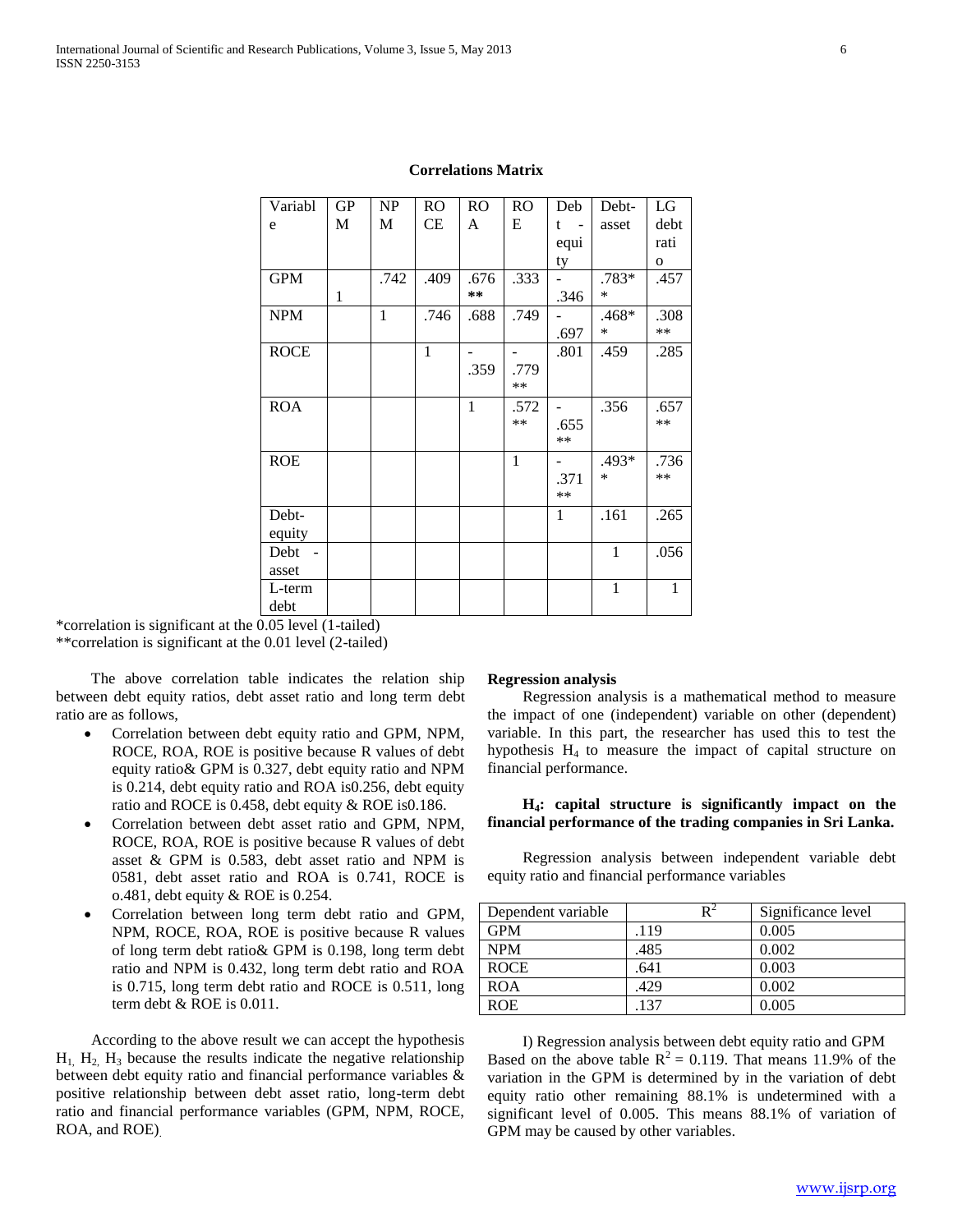II) Regression analysis between debt asset ratio and NPM Based on the above table  $R^2 = 0.485$ . That means 21.9 % of the variation in the NPM is determined by in the variation of debt asset ratio other remaining 78.1% is undetermined with a significant level of 0.002. This means 78.1% of variation of NPM may be caused by other variables.

 III) Regression analysis between debt equity ratio and ROCE

Based on the above table  $R^2 = 0.641$ . That means 64.1 % of the variation in the ROCE is determined by in the variation of debt equity ratio other remaining 35.9% is undetermined with a significant level of 0.003. This means 35.9 % of variation of ROCE may be caused by other variables

 IV) Regression analysis between debt equity ratio and ROA Based on the above table  $R^2 = 0.429$ . That means 42.9 % of the variation in the ROA is determined by in the variation of debt equity ratio other remaining 57.1% is undetermined with a significant level of 0.002. This means 57.1% of variation of ROA may be caused by other variables.

 V) Regression analysis between debt equity ratio and ROE Based on the above table  $R^2 = 0.137$ . That means 13.7 % of the variation in the ROE is determined by in the variation of debt equity ratio other remaining 86.3% is undetermined with a significant level of 0.005. This means 86.3% of variation of ROE may be caused by other variables.

 Regression analysis between independent variable debt asset ratio and financial performance variables

| Dependent variable | R٠   | Significance level |
|--------------------|------|--------------------|
| <b>GPM</b>         | .613 | 0.001              |
| <b>NPM</b>         | .219 | 0.002              |
| <b>ROCE</b>        | .210 | 0.005              |
| <b>ROA</b>         | .126 | 0.003              |
| <b>ROE</b>         | .243 | 0.005              |

 I) Regression analysis between debt asset ratio and GPM Based on the above table  $R^2 = 0.613$ . That means 61.3% of the variation in the GPM is determined by in the variation of debt asset ratio other remaining 38.7% is undetermined with a significant level of 0.001. This means 38.7% of variation of GPM may be caused by other variables.

 II) Regression analysis between debt asset ratio and NPM Based on the above table  $R^2 = 0.219$ . That means 21.9 % of the variation in the NPM is determined by in the variation of debt asset ratio other remaining 78.1% is undetermined with a significant level of 0.002. This means 78.1% of variation of NPM may be caused by other variables.

 III) Regression analysis between debt asset ratio and ROCE Based on the above table  $R^2 = 0.210$ . That means 21 % of the variation in the ROCE is determined by in the variation of debt asset ratio other remaining 79% is undetermined with a significant level of 0.005. This means 79 % of variation of ROCE may be caused by other variables

 IV) Regression analysis between debt asset ratio and ROA Based on the above table  $R^2 = 0.126$ . That means 12.6 % of the variation in the ROA is determined by in the variation of debt asset ratio other remaining 87.4% is undetermined with a

significant level of 0.003. This means 87.4% of variation of ROA may be caused by other variables.

 V) Regression analysis between debt asset ratio and ROE Based on the above table  $R^2 = 0.243$ . That means 24.3 % of the variation in the ROE is determined by in the variation of debt asset ratio other remaining 75.7% is undetermined with a significant level of 0.005. This means 75.7% of variation of ROE may be caused by other variables.

 Regression analysis between independent variable longterm debt ratio and financial performance variables.

| Dependent variable |      | Significance level |
|--------------------|------|--------------------|
| <b>GPM</b>         | .208 | 0.004              |
| <b>NPM</b>         | .094 | 0.001              |
| <b>ROCE</b>        | .081 | 0.001              |
| <b>ROA</b>         | .431 | 0.000              |
| <b>ROE</b>         | .541 | 0.002              |

 I) Regression analysis between long-term debt ratio and GPM

Based on the above table  $R^2 = 0.208$ . That means 20.8% of the variation in the GPM is determined by in the variation of longterm debt ratio other remaining 79.2% is undetermined with a significant level of 0.004. This means 79.2% of variation of GPM may be caused by other variables.

 II) Regression analysis between long-term debt ratio and NPM

Based on the above table  $R^2 = 0.094$ . That means 9.4 % of the variation in the NPM is determined by in the variation of longterm debt ratio other remaining 90.6% is undetermined with a significant level of 0.001. This means 90.6% of variation of NPM may be caused by other variables.

 III) Regression analysis between long-term debt ratio and ROCE

Based on the above table  $R^2 = 0.081$ . That means 8.1 % of the variation in the ROCE is determined by in the variation of longterm debt ratio other remaining 91.9% is undetermined with a significant level of 0.001. This means 91.9 % of variation of ROCE may be caused by other variables

 IV) Regression analysis between long-term debt ratio and ROA

Based on the above table  $R^2 = 0.431$ . That means 43.1 % of the variation in the ROA is determined by in the variation of long-term debt ratio other remaining 56.9% is undetermined with a significant level of 0.000. This means 56.9% of variation of ROA may be caused by other variables.

 V) Regression analysis between long-term debt ratio and ROE

Based on the above table  $R^2 = 0.541$ . That means 54.1 % of the variation in the ROE is determined by in the variation of longterm debt ratio other remaining 45.9% is undetermined with a significant level of 0.002. This means 45.9% of variation of ROE may be caused by other variables.

 Therefore the above results point out the capital structure variables are significantly impact on financial performance of companies, and hypothesis  $H_4$  is accepted by the researcher. Here the GPM, NPM, ROCE, ROA, ROA are considered as dependent variables to test the hypothesis & Debt equity ratio,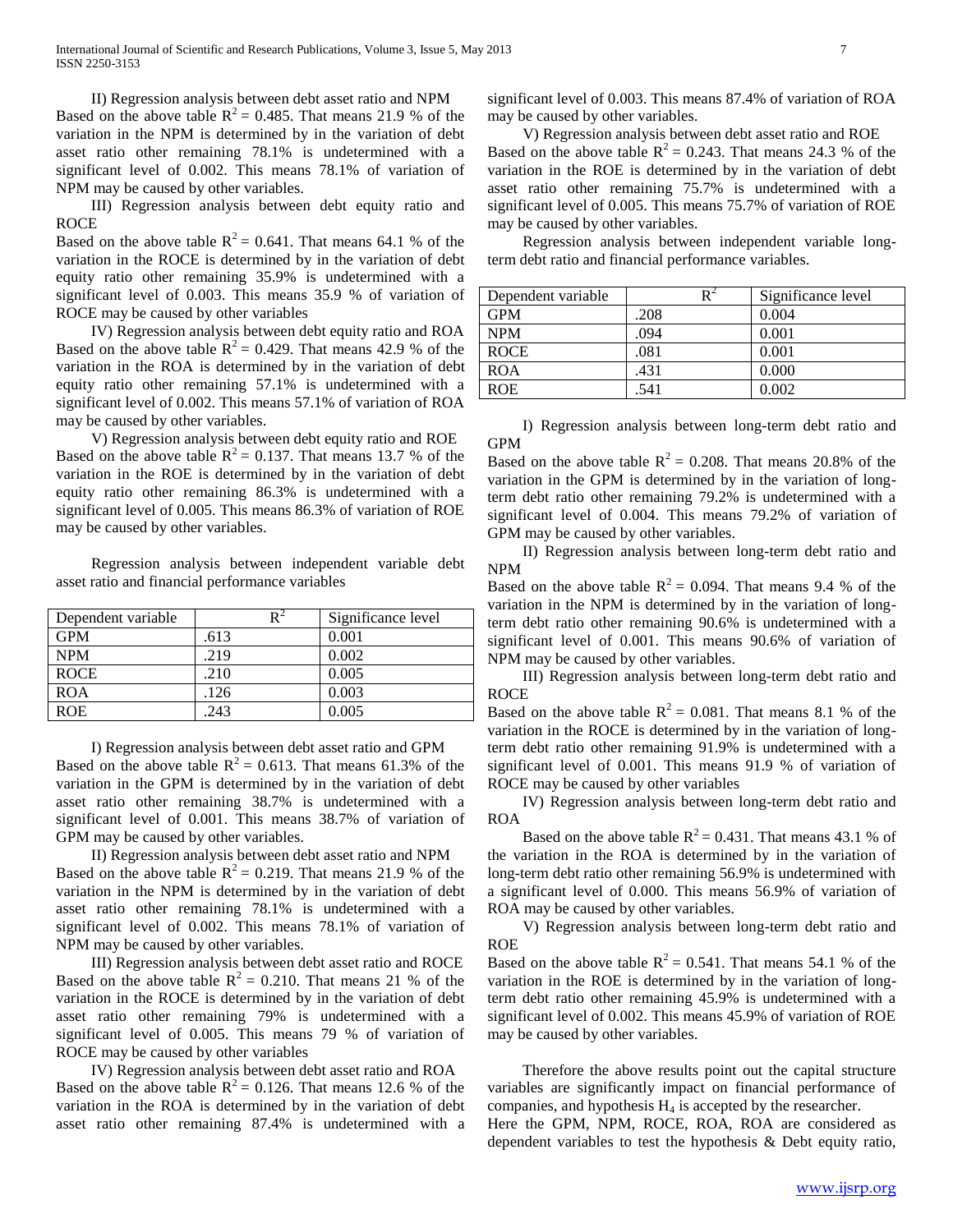debt asset ratio & long term debt ratio are considered as independent variables. Based on the regression analysis the following findings are discovered. They are,

- 10.7% of variation in gross profit is explained by debt equity ratio and remaining 89.3% may be caused by other variables.
- 4.6% of variation in net profit is explained by debt equity ratio and remaining 95.5% may be caused by other variables.
- 21% of variation in ROCE is explained by debt equity ratio and remaining 79% may be caused by other variables.
- 6.6% of variation in ROA is explained by debt equity ratio and remaining 93.4% may be caused by other variables.
- 3.4% of variation in ROE is explained by debt equity ratio and remaining 96.4% may be caused by other variables.
- 4.6% of variation in gross profit is explained by debt asset ratio and remaining 95.5% may be caused by other variables.
- 33.8% of variation in net profit is explained by debt asset ratio and remaining 66.2% may be caused by other variables.
- 23.1% of variation in ROCE is explained by debt asset ratio and remaining 76.9% may be caused by other variables.
- 54.9% of variation in ROA is explained by debt asset ratio and remaining 45.1% may be caused by other variables.
- 6.5% of variation in ROE is explained by debt asset ratio and remaining 93.5% may be caused by other variables.
- 3.9% of variation in gross profit is explained by long term debt ratio and remaining 96.1% may be caused by other variables.
- 18.6% of variation in net profit is explained by long term debt ratio and remaining 81.4% may be caused by other variables.
- 26.1% of variation in ROCE is explained by long term debt ratio and remaining 73.9% may be caused by other variables.
- 51.2% of variation in ROA is explained by long term debt ratio and remaining 48.8% may be caused by other variables.

 In addition to the above findings the ratio analysis interprets the followings.

 When we focus on debt and equity position of trading industry, some firm had adequate level of debt capital and equity capital and also long term debt but maximum amount of firm didn't have standard rate among them. The trading industry firms maintained excess amount of capital structure and some firm faced shortage of capital funds in last seven years. So generally firms in trading industry didn't have good capital structure decisions. However we have considered the measures on the basis of total average of each, sowe can agree with hypothesis

# XII. SUMMARY

 In this part, the researcher has concentrated on data presentation, data analysis, ratio analysis, and hypothesis testing. Correlation analysis showed that there is a positive relationship between capital structure variables and financial performance variables. So hypothesis  $H_1$ ,  $H_2$ ,  $H_3$  are accepted and regression analysis showed that each of capital structure variables has a different significant level and this analysis is found that capital structure is significantly impact on financial performance of listed trading companies in Sri Lanka. So  $H_4$  also accepted following chapter mainly involves finding of the study, suggestion for further study, finally conclusion.

# **Suggestions and Recommendations for further research**

 The researcher has experiencing the ability to provide suggestion and recommendation for further researcher to gain more worthy if any research will be conducted by them in this field. Some of the suggestion and recommendations are given below,

- Here the company's financial performance is computed based on debt equity, debt asset, long term debt but too many factors or measures have impact on financial performance of companies. So the result will be further valuable when researcher considers varies kinds of measures.
- There are 234 companies are listed in srilanka but this study has taken only one sector and also it consist of small number of firms. To generalize the analysis the sample size would be increased.
- Only some methods are used to test hypothesis such as correlation & regression. Further the researcher can add much variety of techniques to generalize their findings such as ANOVA, descriptive statistics and etc.
- Only secondary data are collected to analysis to do this research. Further researchers may use secondary data by visiting to every company.

# XIII. CONCLUSION

 This paper been completed with the important objectives of to what extend capital structure impact on financial performance of companies and whether the capital structure impact in financial performance of listed trading companies in Sri Lanka, that Correlation analysis showed that debt asset ratio, debt equity ratio and long term debt correlated with gross profit margin, net profit margin, ROCE, ROA & ROE at significant level of 0.05 and 0.1.

 Finally conclude there is positive relationship between capital structure and financial performance. And also capital structure is significantly impact on financial performance of the firm. So every firm should make good capital structure decision to earn profit and carry on their business successfully.

# **REFERENCES**

[1] Booth, L.; V. Aivazian; A. Demirg¨uc¸-Kunt; and V. Maksimovic. "Capital Structures in Developing Countries." Journal of Finance, 56 (2001), 87– 130.